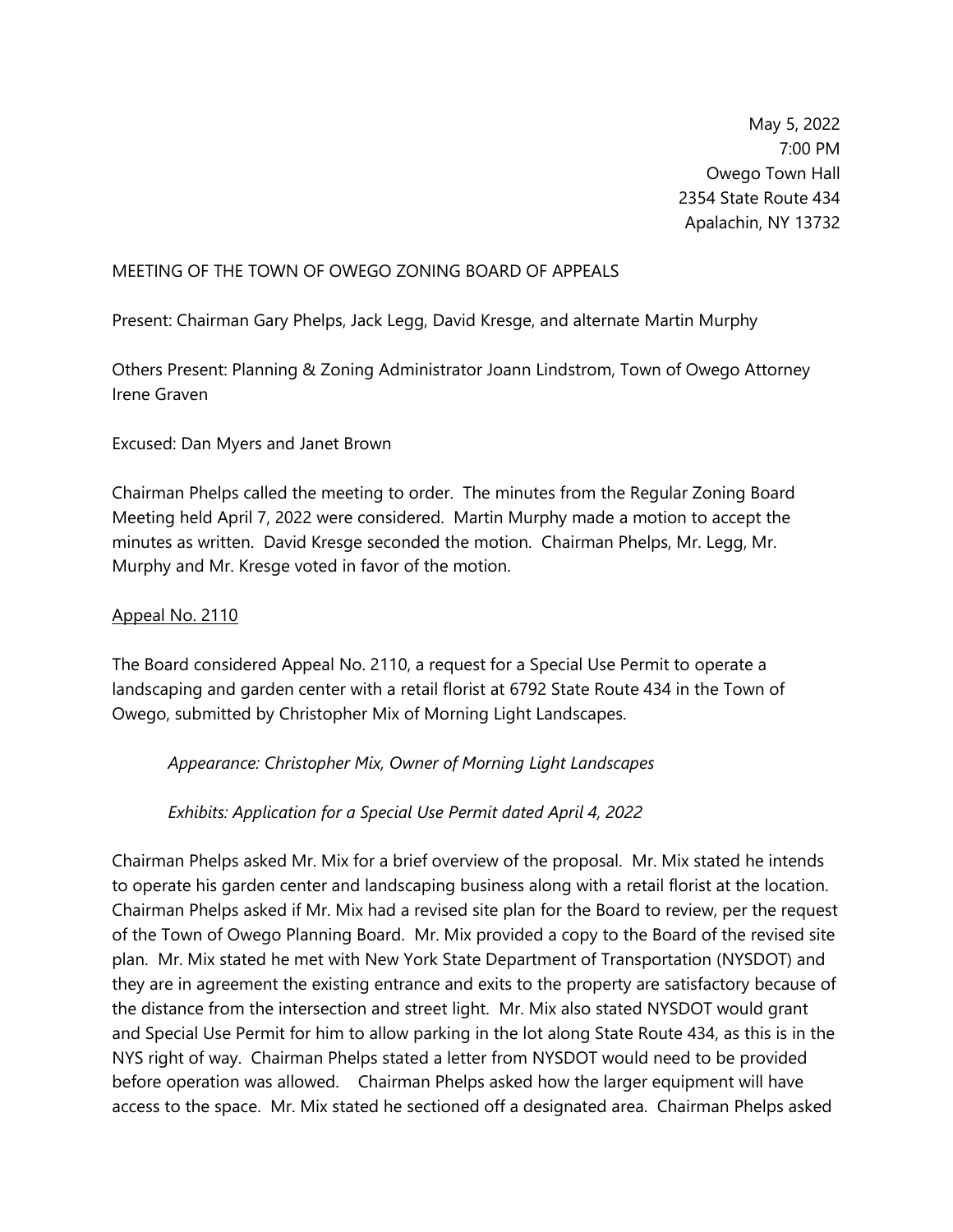if the road behind the property is going to be used as an access. Mr. Mix stated no, that is not on the property he is leasing. Chairman Phelps asked if setbacks would need to be abided by with the proposed mulch bins. Ms. Lindstrom answered no as they are not permanent structures. Chairman Phelps asked if there would be any sign placement. Mr. Mix stated no, just what is already on the building. Ms. Lindstrom stated no permit would be needed.

Mr. Legg asked if the business would open in stages. Mr. Mix stated right now the business is extremely busy, therefore it would take time.

Chairman Phelps asked if the parking lot would be striped. Mr. Mix stated yes. Chairman Phelps asked how many handicap accessible spaces would be needed. Mr. Lindstrom stated one, included in the fifteen (15) total spaces needed. Chairman Phelps asked if the business would be seasonal. Mr. Mix stated no, it would be year round with the retail florist.

Mr. Legg asked if there is a designated delivery area for the florist. Mr. Mix stated there is a back door to the building that can be utilized.

Chairman Phelps questioned if there would be entrance and exit signs. Mr. Mix stated he planned to paint arrows at the entrance and exits. Chairman Phelps stated Mr. Mix would need entrance and exits signs to prevent a possible accident from occurring with being so close to a busy intersection.

At this time Chairman Phelps opened the public hearing. With no one present wishing to speak, the public hearing was closed. Chairman Phelps noted the letters that were received from NYSDOT with requirements and the Tioga County Planning Board with recommendations. Chairman Phelps also noted that the Apalachin Fire Department had no comments and the plan had met with their approval. Ms. Lindstrom notified Chairman Phelps that after many of attempts of trying to reach Gary Hammond, Commissioner of Tioga County Department of Works, and no comment was received. No comments were received by adjoining property owners.

Chairman Phelps questioned if there would be storage of oils, waste oil, or fuel on site. Mr. Mix stated all the equipment is serviced off site and no storage, other than gas cans for the job sites, would be on site.

Mr. Murphy asked if any chemicals or fertilizer would be on site. Mr. Mix stated everything is organic, they do not use any chemicals or fertilizer. Ms. Lindstrom stated that Mr. Mix had already received approval for a wellhead protection permit.

Mr. Legg asked if there would be evening/night lighting. Mr. Mix stated he planned to utilize an existing pole that NYSEG had previously installed with a light to shine directly down upon the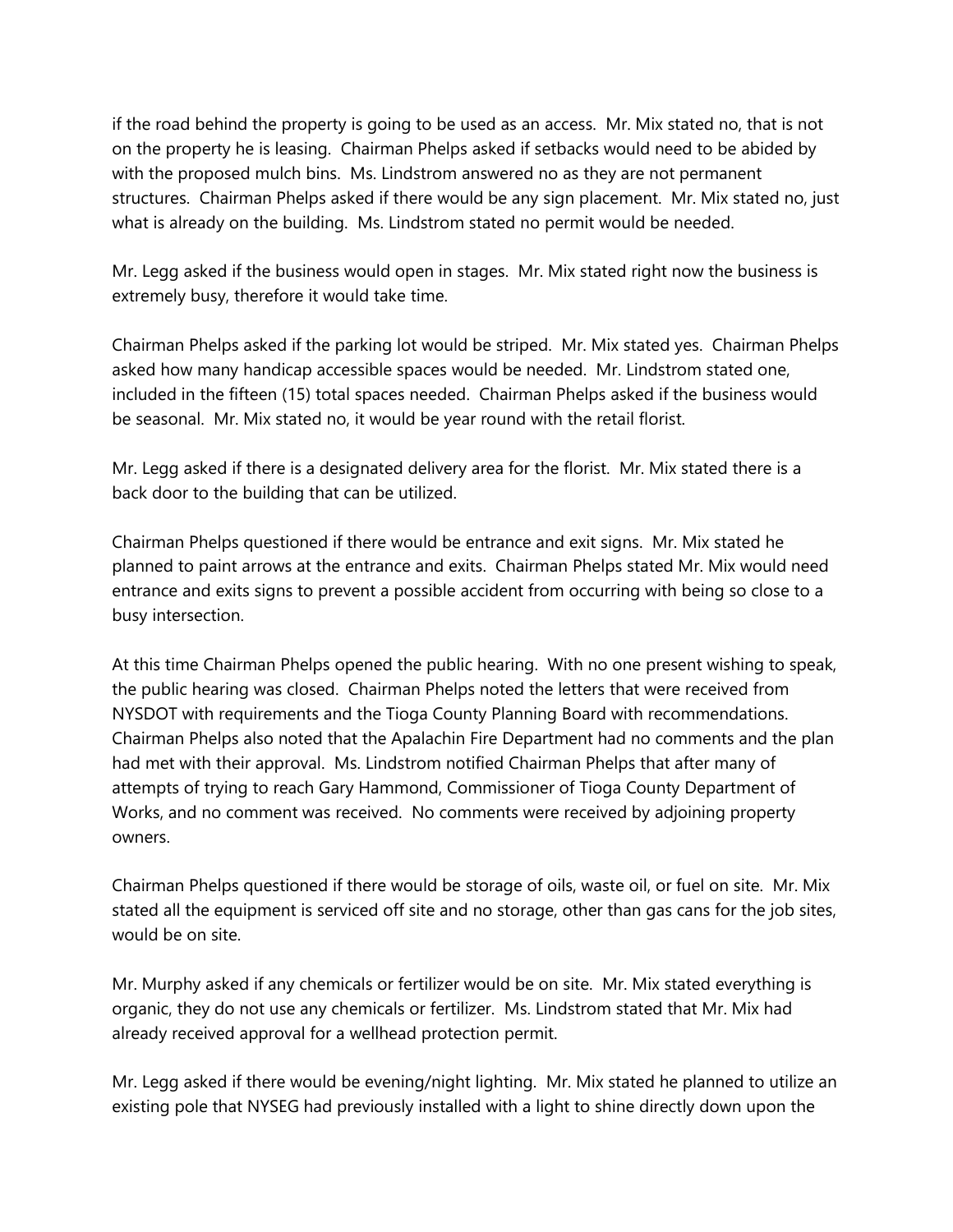business. Mr. Mix stated he plans to have string lights around the green house which will be set on a timer.

Chairman Phelps asked if there would be any lighting on the building. Mr. Mix stated there would not, only using what is existing. Chairman Phelps noted the letter from the owner of the building, Jonathan Marks, with his approval of the proposed project. Chairman Phelps asked for clarification of the business hours and number of employees. Mr. Mix stated the business would be open Monday through Friday 8:00AM to 5:30PM and Saturday 10AM to 3PM, closed on Sundays, with currently seven (7) full time employees, with hopes to hire on ten (10) more, either full time or seasonal. Chairman Phelps noted that the project had been classified as a Type II action under SEQR (State Environmental Quality Review Act).

Mr. Legg made a motion to approve the Special Use Permit with the recommendations from NYSDOT and the Tioga County Planning Board, along with a copy of the revised site plan and a letter from NYSDOT stating that parking would be allowed along State Route 434. Mr. Murphy seconded the motion. Chairman Phelps, Mr. Kresge, Mr. Legg and Mr. Murphy all voted in favor of the motion.

> Reference: Appeal No. 2110 dated May 5, 2022

ACTION OF THE ZONING BOARD OF APPEALS of the Town of Owego, Owego Town Hall, 2354 State Route 434, Apalachin, New York:

To: Christopher Mix 25 Potts Road Owego, NY 13827

At a meeting of the Zoning Board of Appeals held the  $5<sup>th</sup>$  day of May 2022, the above referenced Appeal was considered and the Board by resolution GRANTED your request for a Special Use Permit pursuant to Chapter 125 of the Code of the Town of Owego.

The resolution adopted by the Board of Appeals follows, viz:

WHEREAS, a public hearing was held on the 5<sup>th</sup> day of May 2022, on notice according to the law, at which Christopher Mix appeared on behalf of Morning Light Landscapes and gave testimony to questions put forth to him by this Board; and

WHEREAS, Mr. Mix explained he would operate a year round landscaping business and garden center with a retail florist; and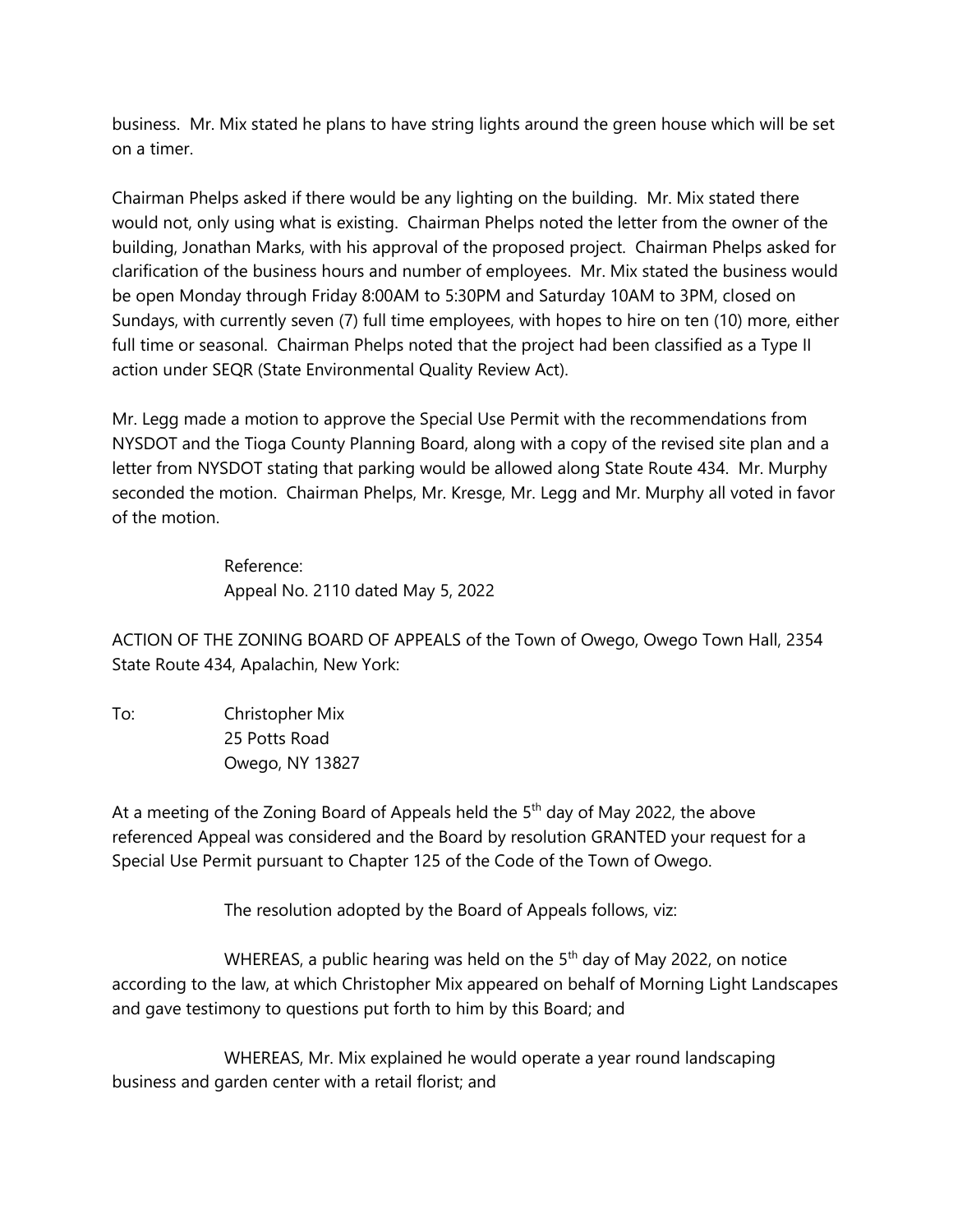WHEREAS, Mr. Mix agreed to comply with the NYSDOT and Tioga County Planning Board recommendations; and

WHEREAS Mr. Mix agreed to submit a copy of the revised site plan to the Town of Owego Planning & Zoning Office; and

WHEREAS, Mr. Mix agreed to get a letter from NYSDOT in reference to parking;

and

WHEREAS, no public comments were received;

NOW, THEREOFRE, be it

RESOLVED, that the Board makes the following findings based on the entire

record:

- 1. Applicant requested a Special Use Permit to operate a year round landscaping business and garden center with a retail florist
- 2. Property is located at 6792 State Route 434
- 3. Property is situating in an Industrial "IN" zoning district;

And be it further

RESOVLED, the application for the Special Use Permit is hereby GRANTED.

Any and all other provisions of this Chapter not waived of modified by this decision are to be observed.

Chairman Phelps then reviewed the Floodplain Development Permit for Appeal No. 2110. Ms. Lindstrom stated the only requirement would be to anchor the greenhouse. Mr. Mix agreed. Chairman Phelps asked how the greenhouse would be vented in the event of a flood. Mr. Mix stated the greenhouse is made of plastic, therefore the sides can be cut away to allow water to flow through.

Mr. Murphy made a motion to grant the Floodplain Development Permit for Appeal No. 2110. Mr. Kresge seconded. Chairman Phelps, Mr. Legg, Mr. Murphy and Mr. Kresge all voted in favor of the motion.

> Reference: Floodplain Development Permit for Appeal No. 2110 dated May 5, 2022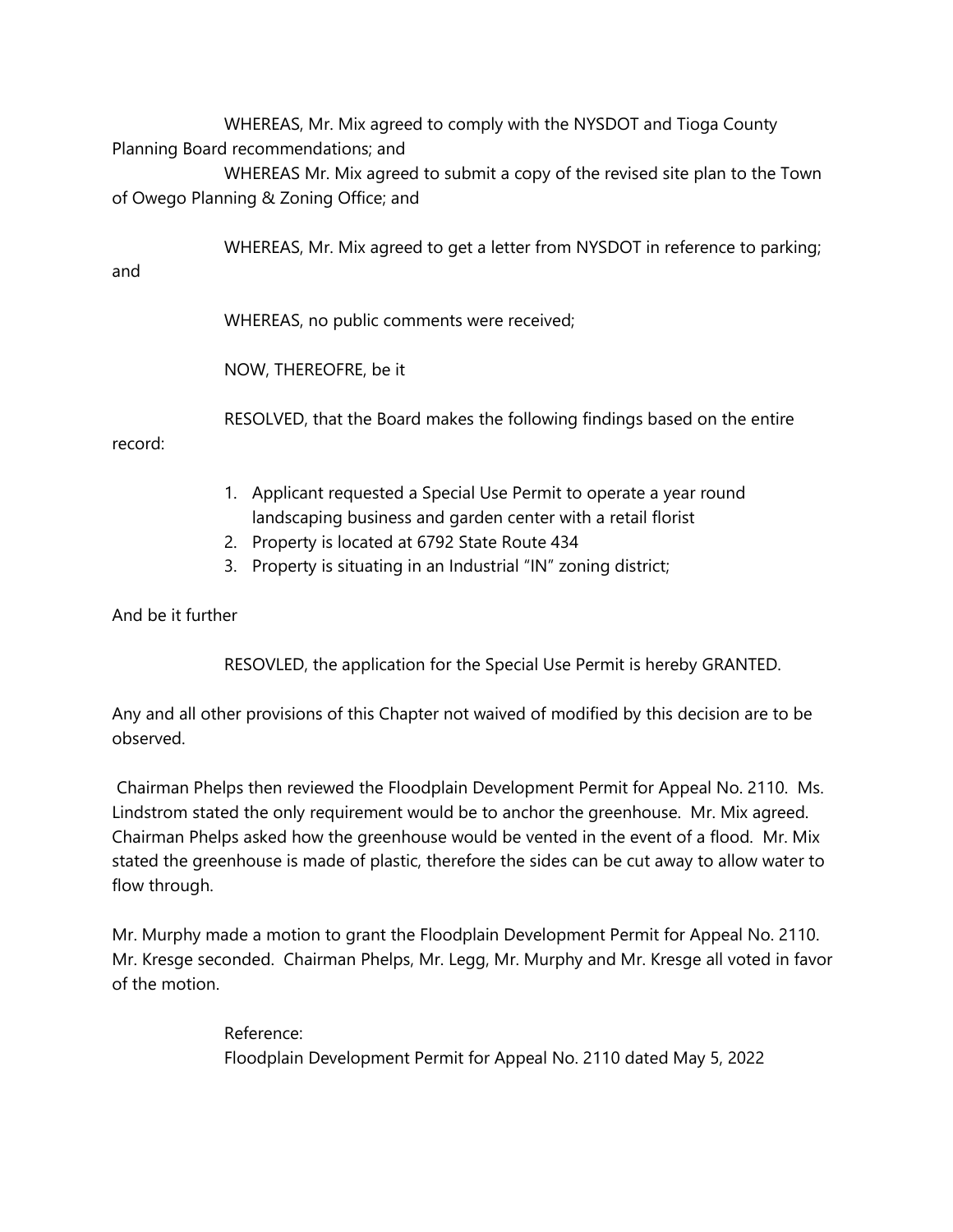ACTION OF THE ZONING BOARD OF APPEALS of the Town of Owego, Owego Town Hall, 2354 State Route 434, Apalachin, New York:

To: Christopher Mix 25 Potts Road Owego, NY 13827

At a meeting of the Zoning Board of Appeals held on the  $5<sup>th</sup>$  day of May 2022, the above referenced Floodplain Development Permit for Appeal No. 2110 was considered and the Board by resolution GRANTED your request pursuant to Chapter 125 of the Code of the Town of Owego.

The resolution adopted by the Board of Appeals follows, viz:

WHEREAS, a public hearing was held on the 5<sup>th</sup> day of May 2022, on notice according to the law, at which Christopher Mix appeared on behalf of Morning Light Landscapes and gave testimony to questions put forth to him by this Board; and

WHEREAS, Mr. Mix agreed to anchor the greenhouses; and

WHEREAS, no public comments were received;

NOW, THEREFORE, be it

RESOLVED, that the Board makes the following findings based on the entire

record:

- 1. Applicant requested a Floodplain Development Permit
- 2. Property is located at 6792 State Route 434
- 3. Property is situating in an Industrial "IN" zoning district;

And be it further

RESOLVED, the application for the Floodplain Development Permit is hereby GRANTED.

Any and all other provisions of this Chapter not waived or modified by this decision are to be observed.

Appeal No. 2112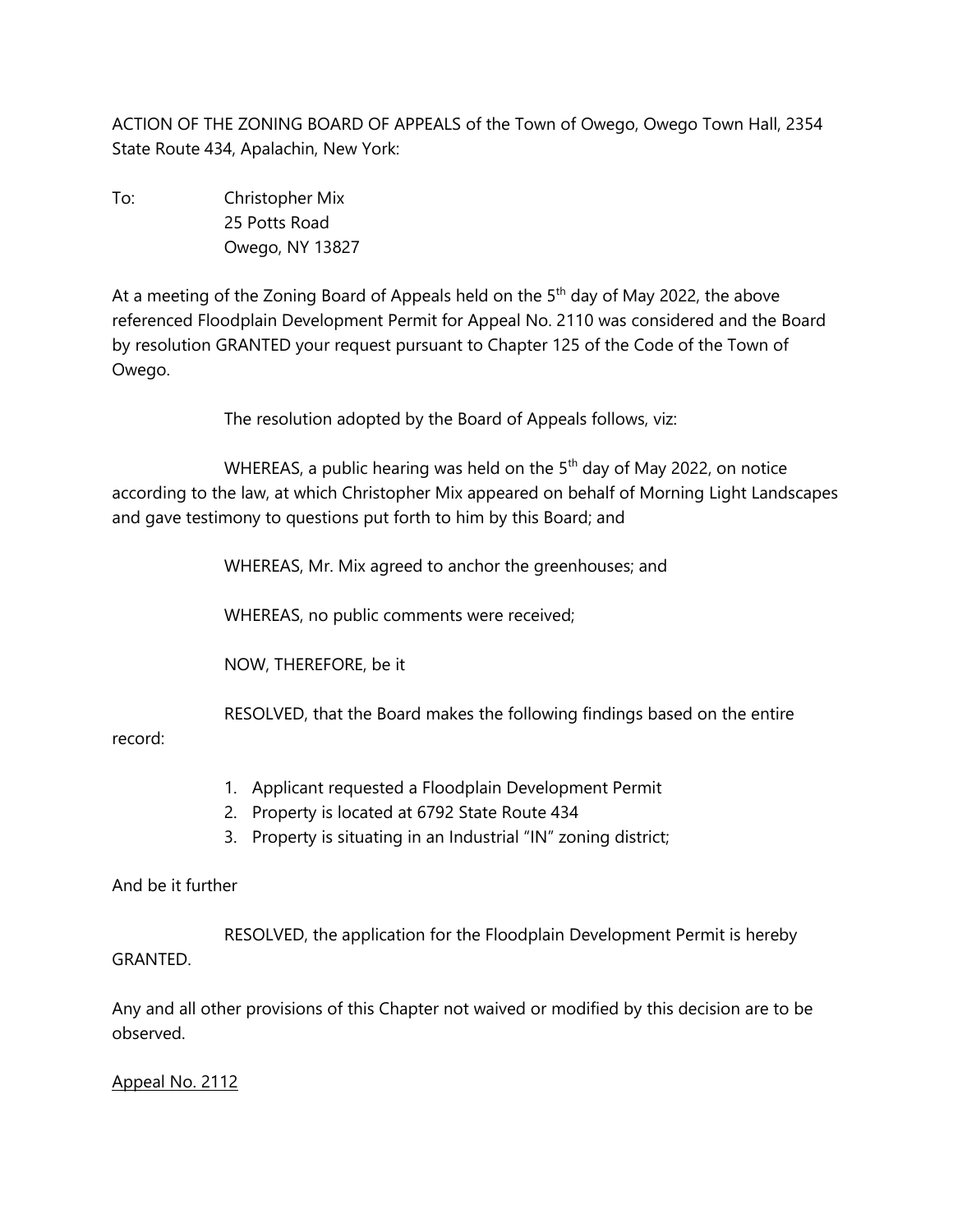Next the Board heard Appeal No. 2112, a request for an Area Variance of four feet to construct a shed 6 feet from the rear property line, submitted by Patrick Gallagher, 18 Deborah Drive.

*Appearance: Patrick Gallagher, Applicant*

*Exhibits: Application for an Area Variance dated April 22, 2022*

Chairman Phelps asked Mr. Gallagher for a brief overview of the request. Mr. Gallagher explained he wants to construct a shed in his rear yard to store recreational sporting equipment. Mr. Gallagher stated because of the grading on the land, the only useable space is not within the required setbacks. Mr. Gallagher also noted his rear yard faces his neighbor's side yard.

Mr. Murphy asked if Mr. Gallagher had spoken to any of his neighbors. Mr. Gallagher stated he had, and they did receive notification of the meeting, and the neighbors were in agreeance with Mr. Gallagher's proposal.

Chairman Phelps then opened the public hearing, with no one wishing to speak and no comments received in the office, the public hearing was closed.

Mr. Murphy made a motion to approve the Area Variance for Appeal No. 2112. Mr. Kresge seconded the motion. Chairman Phelps, Mr. Legg, Mr. Murphy and Mr. Kresge all voted in favor of the motion.

> Reference: Appeal No. 2112 dated May 5, 2022

ACTION OF THE ZONING BOARD OF APPEALS of the Town of Owego, Owego Town Hall, 2354 State Route 434, Apalachin, New York:

To: Patrick Gallagher 18 Deborah Drive Apalachin, NY 13732

At a meeting of the Zoning Board of Appeals held of the  $5<sup>th</sup>$  day of May 2022, the above referenced Appeal was considered and the Board by resolution GRANTED your request for an Area Variance pursuant to Chapter 125 of the Code of the Town of Owego.

The resolution adopted by the Board of Appeals follows, viz: